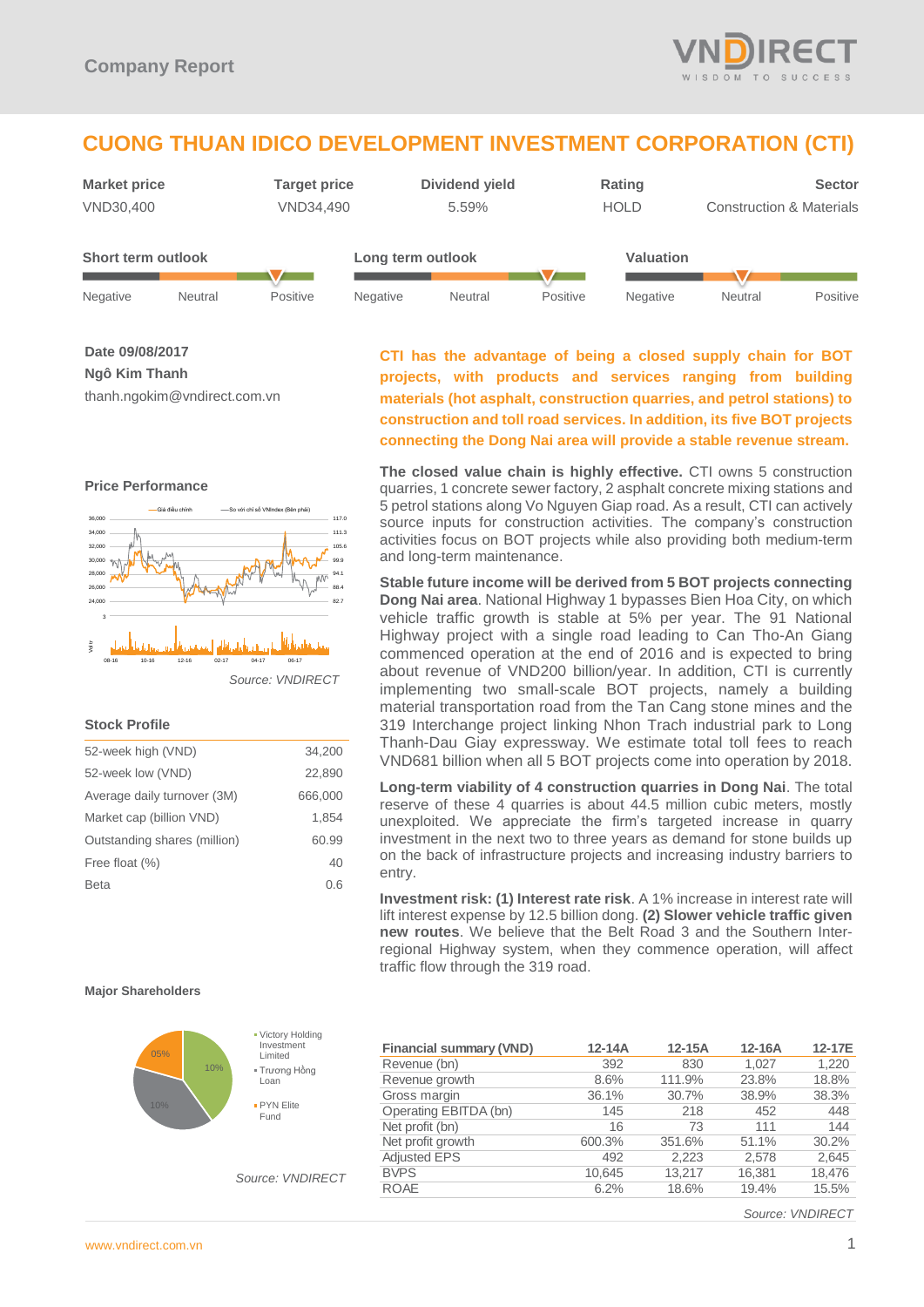

## **OVERVIEW**

CTI is involved mainly in the field of construction and the operating of BOT projects as well as the construction stone business in Dong Nai province. The company will continue to expand into industrial zones in Long Thanh and tourism investment in "Dao O" with the BT (build – transfer) project.

CTI has 3 subsidiaries and an associate company. Due to the nature of construction, a new legal entity has to be set up for each BOT project. Hence, CTI has set up a joint venture with 2 subsidiaries: National Highway 1 bypasses Bien Hoa City is managed by Dong Thuan and the 91 National Highway province is managed by Can Tho-An Giang Highway 91 Investment JSC.

## **BUSINESS ACTIVITIES**

## **A closed value chain from input to output**

Cuong Thuan Idico JSC operates in 3 basic fields: (1) manufacturing and trading construction materials: sewer contruction, hot mix asphalt concretes, petrol stations, construction stone; (2) construction: social housing projects and BOT projects; (3) operating BOT projects.

We believe these 3 fields help the company create a closed value chain from input to output, allowing the company to effectively manage construction timelines to ensure the quality of each project is of the same high standards.

## **Concrete sewer production is expected to grow alongside the flood prevention project in Bien Hoa City**

CTI owns 1 concrete sewer pipe machine, which 2 production lines of circular sewer pipes/ house (Souveraen) and 3 production lines of box sewer pipes/ houses (Jumbo and Mammut). The capacity of the machine, which began operation in 2006, is currently 300 pipes per day.

We are positive about sewer materials as: (1) demand for sewer construction is forecast by CTI to grow in the next 1-2 years as the People's Committee of Dong Nai Province has initiated a flood prevention project in Bien Hoa City valued at a total VND8,400 billion; (2) all sewer production lines have been depreciated. We project revenue growth to be 15% in the period 2017-2018.

## **Construction business: mainly BOT projects and social housing**

CTI is currently constructing 5 BOT projects and 2 social housing projects in the Binh Minh and Phuoc Tan resettlement areas. Total investment of the housing projects is VND167billion and VND303billion, respectively.

We are positive on CTI's in-house construction business as it (1) helps the company to actively manage the projects' progress; (2) provides a stable and revenue source by long-term maintenance BOT projects.

Revenue from construction activities is forecast to reach VND501billion in 2017 as the company has only one part of Project for road transporting building materials in Tan Cang quarries and Intersection 319 project left to complete.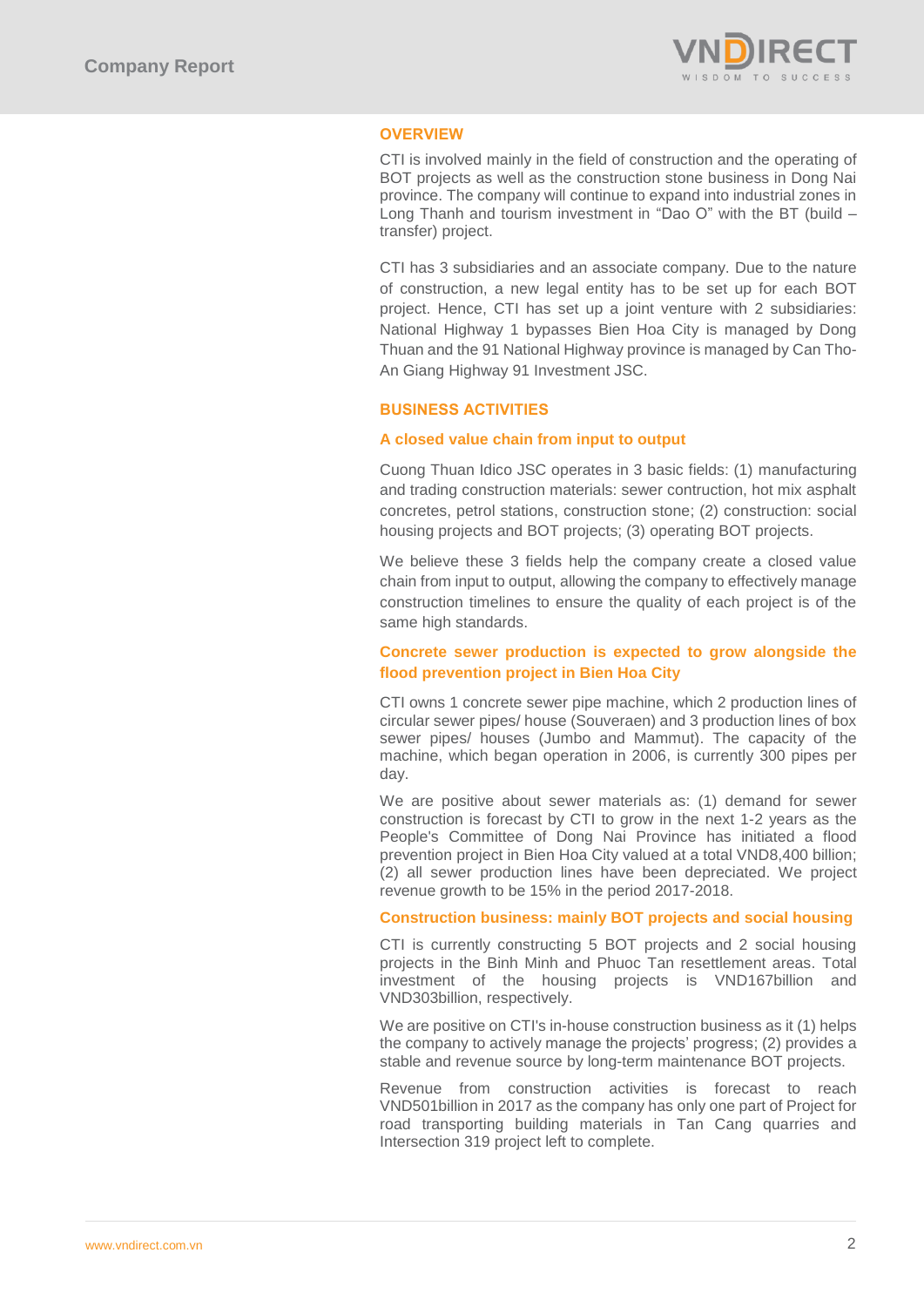

**Concrete sewer production revenue (bil VND) and GPM (%) Construction activities revenue (bil VND) and GPM (%)**



Source: FS of CTI Source: FS of CTI

## **5 stone quarries are expected to bring revenue for next 2-3 years**

In its financial statement 2016, the company increased its investment in Tan Cang 8 stone mine for land clearance. In addition, according to the company's forecast for the next year, it will increase its ownership of the stone quarries Doi Chua 3 to 100%.

We are positive on the increase in ownership of the stone quarries in Dong Nai for the following reasons:

(1) **Demand for construction stone is forecast to grow.**  According to the development plan of the construction materials industry, demand for construction stone is expected to grow by 10%. Besides the real estate market, demand is also expected to come from key infrastructure projects in the South, such as Long Thanh Airport, Bien Hoa Expressway-Vung Tau, the Belt Routes 3 and 4 roads, etc.



**Demand for construction stone 2002- 2020F** Unit: bil m3

(2) **High entry barriers.** In our opinion, the good quality quarries are located near the central areas of Ho Chi Minh City, Binh Duong and Dong Nai, such as Tan Dong Hiep and Nui Nho, of which licences will expire in the next 1-2 years. At the same

Source: VNDIRECT collection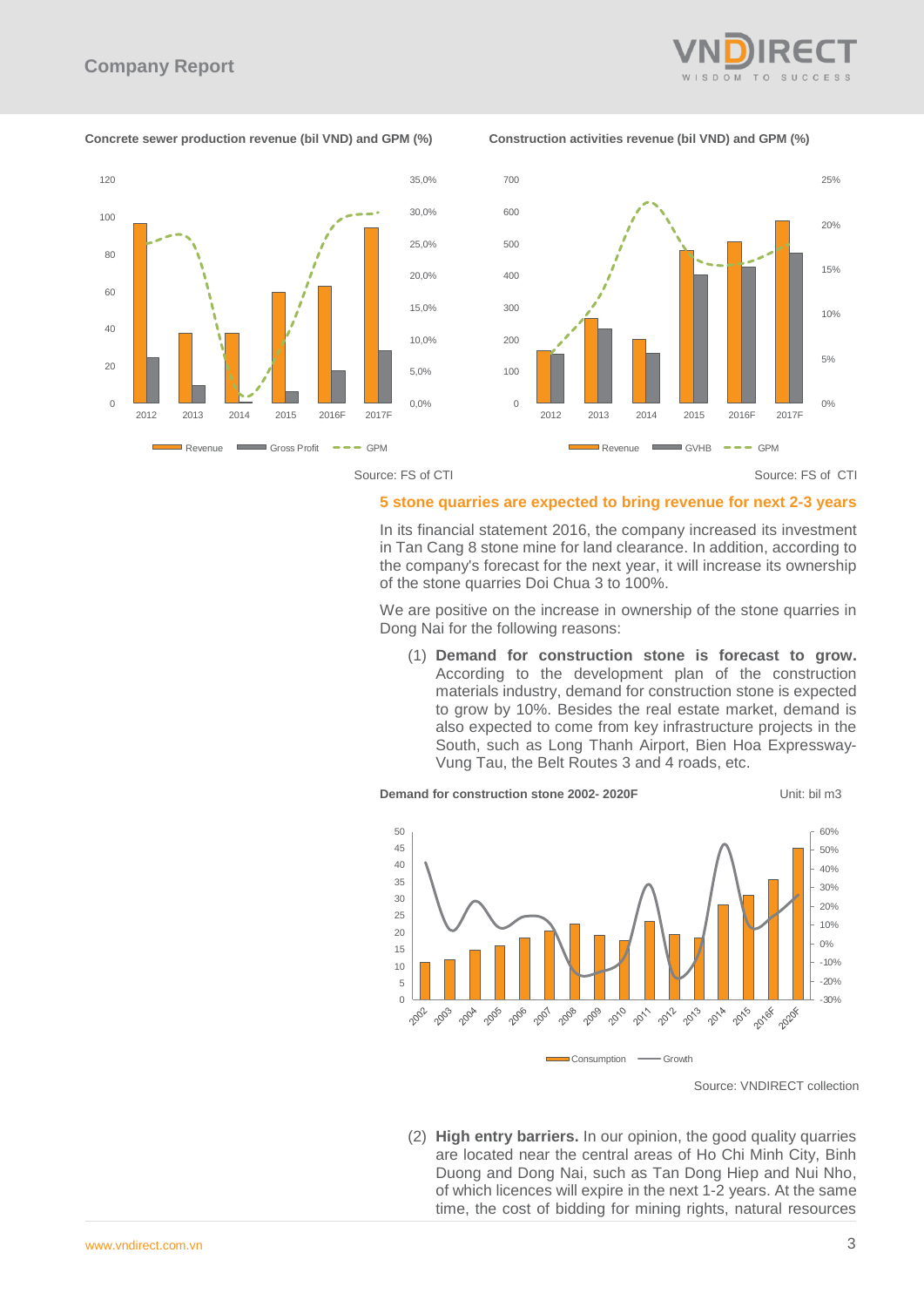

and environmental taxes, environmental fees and clearance compensation cost will continue to increase.

- (3) **Tan Cang quarry is conveniently located near the Long Thanh Airport project.** The Tan Cang quarry consists of 9 quarries with a total reserve of 169million m3, of which CTI owns Tan Cang 8, a quarry that has a total reserve of 11.5million m3 and accounts for 7% of Tan Cang group quarries's total reserves. It is also conveniently located near the National Route 51 and the CTI bypass and is almost untapped. We expect that the average consumption in Tan Cang quarry will increase by 20% and reach 1.5million m3 in the next 2-3 years, thanks to the Long Thanh Airport project and the fact that licenses of other good quality conveniently located quarries will expire.
- (4) **Doi Chua, Xuan Hoa and Binh Loi quarries are CTI's 'savings' for the long term.** Three quarries have total reserves of 36.5 million  $m<sup>3</sup>$  and a mining period from 12 to 20 years. After CTI's ownership increase to 100%, these quarries will be an effective source for exploitation after the BOT projects stabilise.

However, we also concern that, in the short term, the cost of stone extraction will increase in the first 1-2 years due to **(1)** higher compensation cost to clear land for the processing area; **(2)** land cover cost**,** especially in Tan Cang, where the thickness of the soil layer is up to 18m; **(3)** The expense to increase CTI's shareholding to 100%. At the same time, quarry production is usually quite low in the first 1-2 years because of the soft stone layer, leading to low prices.

| Number         | Quarry     | Capacity<br>(mil <sub>m3</sub> ) | Exploitation<br>Period<br>(year) | <b>Reserves</b><br>(m3) | Area of<br>exploitation<br>(Ha) | % owner by CTI        | Investment<br>capital | (billion VND) Progression                |
|----------------|------------|----------------------------------|----------------------------------|-------------------------|---------------------------------|-----------------------|-----------------------|------------------------------------------|
|                | Tan Cang 8 |                                  | 9.5                              | 11,500,000              | 22.08                           | 100%                  | 114                   | Cover land is 12ha                       |
|                |            |                                  |                                  |                         |                                 |                       |                       | Compensation, clearance is 7ha           |
| $\overline{2}$ | Tan Cang 9 |                                  | 12                               | 11,300,000              | 27.6                            | 40%                   | 301                   | CTI transferred to An Phat JSC           |
| 3              | Doi Chua 3 |                                  | 20                               | 17,800,000              | 71                              | 100%                  | 88                    | Cover land is 10ha                       |
| 4              | Xuan Hoa   |                                  | 20                               | 6.720.000               | 20                              | 80%                   | 118                   | Mine started production in November 2016 |
| 5              | Binh Loi   |                                  | 11.5                             | 8.770.000               | 40                              | Repurchase from Idico | 315                   | Mine is not exploited                    |
|                |            |                                  |                                  |                         |                                 |                       |                       | Source: VNDIRECT collection              |

Source: VNDIRECT collection

## **BOT projects bring stable revenue in long term**

## **National Highway 1A-Bien Hoa City bypass, connecting Bien Hoa City gateway to Central Vietnam**

The National Highway 1A-Bien Hoa City bypass includes the 12km Vo Nguyen Giap road and 10km National Route 1A. The toll road is located on National Highway 1A at the intersection from Bien Hoa to Phan Thiet. The purpose of the bypass is to prevent traffic jams in Bien Hoa City.

The total investment value of the project is VND1,400billion. The project period is 13 years 9 months starting from Jul 2014, with around 14% IRR.

Our assumptions for the National Highway 1A-Bien Hoa City bypass are based on the following factors:

#### **Quarres of CTI**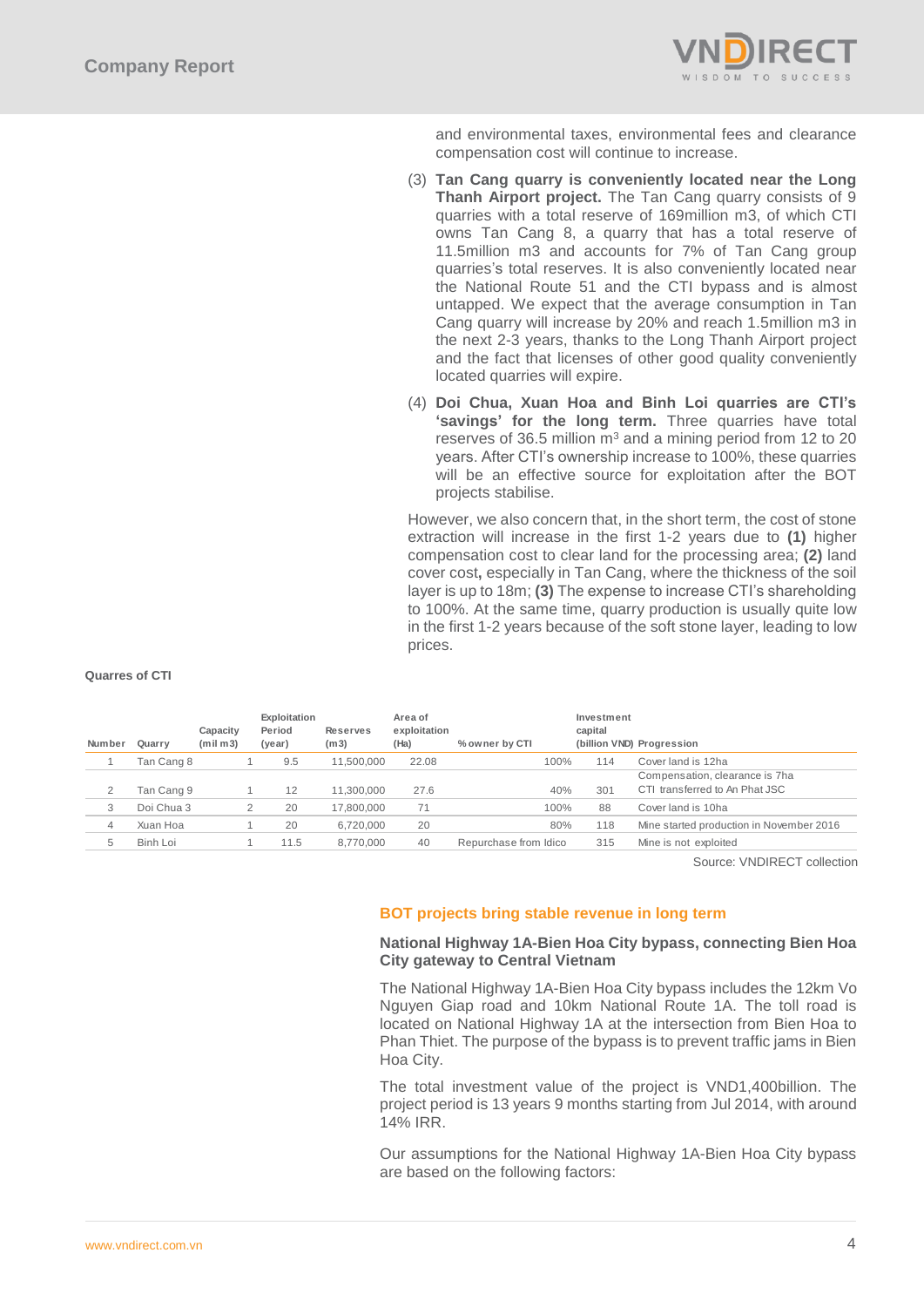

#### **Project's Information**

| Total Investment Capital (bil VND) | 1,400             |
|------------------------------------|-------------------|
| Project period (years)             | 13 years 9 months |
| % CTI owner                        | 87%               |
| Project's IRR                      | 14%               |
| Medium maintenance (years)         |                   |
| Long term maintenance (years)      | 12                |
| Long term maintenance cost (bil V  | 1.000             |
|                                    | Source: VNDIRECT  |

- (1) **Vehicle traffic increases.** The toll station is located at the intersection connecting Bien Hoa City and Phan Thiet City, where vehicle traffic is high and stable. In 2016, average vehicle traffic increased by 15% yoy. CTI expects vehicle traffic to go up by an average of 7% in the period 2017-2018.
- (2) **The toll fee is adjusted every 3 years.** Under the project's toll scheme, the average fee level increases every 3 years, with the first hike occurring in 2016. The next hike should be in 2019.

#### **Toll fee of vehicles on National Highway 1 bypass in Bien Hoa City**

|                                                |                                                    |                                                  | Unit: Thousand VND |
|------------------------------------------------|----------------------------------------------------|--------------------------------------------------|--------------------|
| <b>Type of Traffic</b>                         | Price ticket in Price ticket % Increase in<br>2015 | in 2016                                          | price              |
| Car less than 12 seats, Truck less than 2 tons | 20                                                 | 35                                               | 75%                |
| Car 12-30 seats, Truck 2-4 tons                | 30                                                 | 50                                               | 67%                |
| Car more than 31 seats, Truck 4-10 tons        | 44                                                 | 75                                               | 70%                |
| Truck 10-18 tons, Container 20F                | 80                                                 | 140                                              | 75%                |
| Truck more than 18 tons, Container 40F         | 160                                                | 200                                              | 25%                |
|                                                | $\sim$                                             | $\sim$ $\sim$ $\sim$ $\sim$ $\sim$ $\sim$ $\sim$ |                    |

Source: Circular 37/2014/TT-BTC

- (3) **Depreciation and administrative expenses on a fixed percentage of revenue support a stable gross profit margin.** According to accounting principles for BOT projects, depreciation and administrative expenses are booked at fixed rate of revenue throughout the life of the project. According to our calculations, depreciation/revenue ratio is 19.7% and administrative expense/revenue is 4%. This helps the company maintain a relatively stable gross profit margin throughout the life of the project.
- (4) **Accrual of long-term maintenance costs from 2016.** Longterm maintenance costs are the largest cost for a BOT project and are implemented at the end of the project life cycle. For National Highway 1A bypass in Bien Hoa, the long-term maintenance cost is about VND1,200billion. Therefore, the company has started accruing long-term maintenance expenses since 2016. The expense came up to VND26billion in 2016 and is estimated to reach VND37billion in 2017.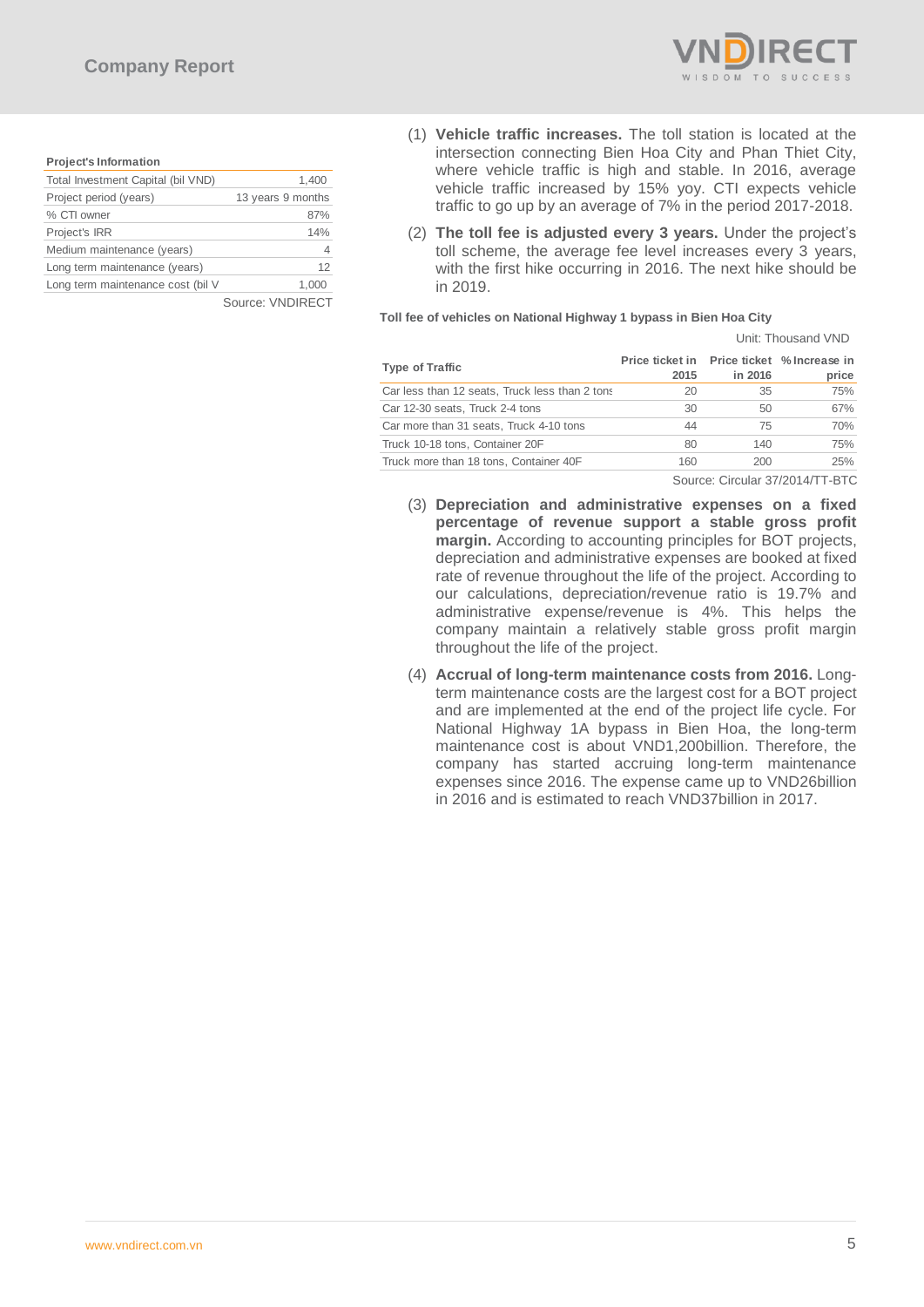

#### **Structure of cost for National Highway 1A bypass in Bien Hoa Revenue and COGS of National Highway 1A bypass in Bien**

**Hoa (bil VND)**



## **National Highway 91B project - the artery connecting An Giang to Can Tho**

The project to widen National Highway 91B An Giang-Can Tho: Total investment was VND2,024billion, of which CTI owned 60% and Sonadezi 40%. Loans accounted for 85.3% of total investment. The project period is 17 years 9 months and includes two toll stations from An Giang to the end in Can Tho. Station No.1 and No.2 started collecting toll fees in Apr and Nov 2016 respectively.

Our assumptions for the National Highway 91B project are based on the following factors:

- (1) **Vehicle traffic is derived mainly from Long Xuyen, where the average growth rate of vehicle traffic is expected to be 7%.** The artery connecting An Giang to Can Tho, where the traffic is quite stable, gives it an advantage. Vehicle traffic is expected by the company to increase by 7% per year in the period 2016-2020. We estimate revenue from station No.1 Long Xuyen-Can Tho accounts for 82% of total vehicle traffic and traffic from Kien Giang accounts for 18% of total vehicle traffic.
- (2) **The toll fee increase rate is 18% and is adjusted every 3 years.** According to Circular 150/2015 TT-BTC, the toll fees for National Route 91 is the lowest at VND35,000. At the same time, the average fee increase is 18%, carried out every 3 years starting from 2016. The average monthly revenue is expected to reach VND10.1billion during the first year.

#### **Toll fee of vehicles National route 91B project**

| <b>Type of Traffic</b>                              | Toll fee frame   | Toll fees in<br><b>National</b><br>route 91B |
|-----------------------------------------------------|------------------|----------------------------------------------|
| Car less than 12 seats, Truck less than 2 tons, Bus | 15,000 - 52,000  | 35,000                                       |
| Car 12-30 seats, Truck 2-4 tons                     | 20.000 - 70.000  | 50,000                                       |
| Car more than 31 seats, Truck 4-10 tons             | 25.000 - 87.000  | 75,000                                       |
| Truck 10-18 tons, Container 20F                     | 40,000 - 140,000 | 140,000                                      |
| Truck more than 18 tons, Container 40F              | 80,000 - 200,000 | 200,000                                      |

Source: Circular 150/2015 TT-BTC

#### **QL91B Project's Information**

| Total Investment Capital (bil VND) | 2,024             |
|------------------------------------|-------------------|
| Project period (years)             | 17 years 9 months |
| % CTI owner                        | 60%               |
| Project's IRR                      | 12%               |
| Medium maintenance (years)         | 4                 |
| Long term maintenance (years)      | 12                |
| Long term maintenance cost (bil V  | 420               |
|                                    | Source: VNDIRFCT  |

ource : VNDIRECT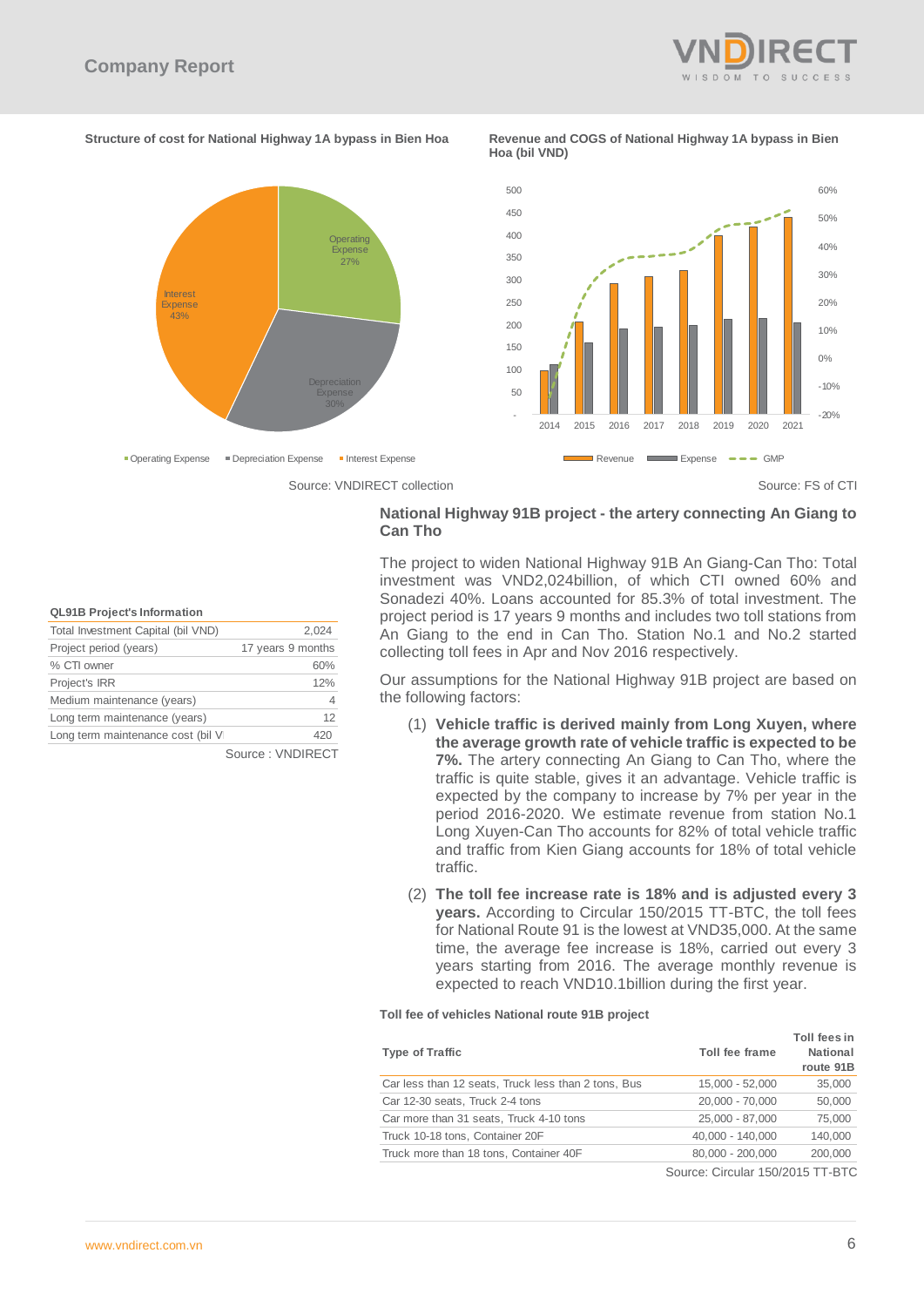

**Accrual of long-term maintenance costs from 2018.** Except for the cost of project management/ revenue ratio estimated at 7% , long-term maintenance is the major cost component. In particular, medium- and long-term maintenance will be carried out every 4 and 12 years, respectively. According to our estimate, long-term maintence cost accural on this project starts from 2018 with a value of about VND15billion.

#### **Revenue (bil VND) and GPM of National Route 91B An Giang-Can Tho**



**Cost of National Route 91B An Giang-Can Tho project (bil VND)**



Source: VNDIRECT forecasting Source: VNDIRECT forecasting Source: VNDIRECT forecasting

Administration Expense Maintenance Expense Depreciation Expense

## **Project for road transporting building materials in Tan Cang quarries: low capital, high efficiency, solving transportation situation in the area**

The Tan Cang quarries consist of 9 quarries. Only 1 road goes through it, with the starting point connected to National Highway 51 and ending at the quarry of Dong Nai Material & Building Investment JSC. The total length of the route is 7km with capital investment of VND200billion, of which CTI contributed 87%. Note that this excludes the cost of clearance.

We think that the highlights of the project constructing a road to transport building materials in Tan Cang quarries include:

- (1) **Low investment cost.** Due to the urgency of the project, Dong Nai People's Committee will bear the cost of site clearance compensation so CTI only has to implement the construction. Therefore, the investment cost of the project is just VND200billion, 80% of which comes from loans.
- (2) **An average of 10% increase in traffic volume during 2017- 2020.** The Tan Cang quarry will be the main source for infrastructure projects in the Long Thanh area. Therefore, we forecast a 10% rise in traffic volume through this newly exploited quarry during 2017-2020.
- (3) **The toll fee increases every 3 years.** The toll fee is expected to be VND40,000 for trucks from 10 to 18 tons, which accounts for 90% of the total number of vehicles going through the road. According to project details, the ticket price will increase by an average of 50% in the fourth year and 30% in the eighth year.
- (4) **IRR is about 14%.** We estimate that due to the small capital incurred and the rapid increase in vehicle volume, the IRR is

# **Transporting building materials in**

| Tan Cang quarry's Information        |     |
|--------------------------------------|-----|
| Total Investment Capital (bil VND)   | 200 |
| Project period (years)               | 13  |
| % CTI owner                          | 87% |
| Project's IRR                        | 14% |
| Medium maintenance (years)           |     |
| Long term maintenance (years)        | 12  |
| Long term maintenance cost (bil VND) | 150 |
|                                      |     |

Source: VNDIRECT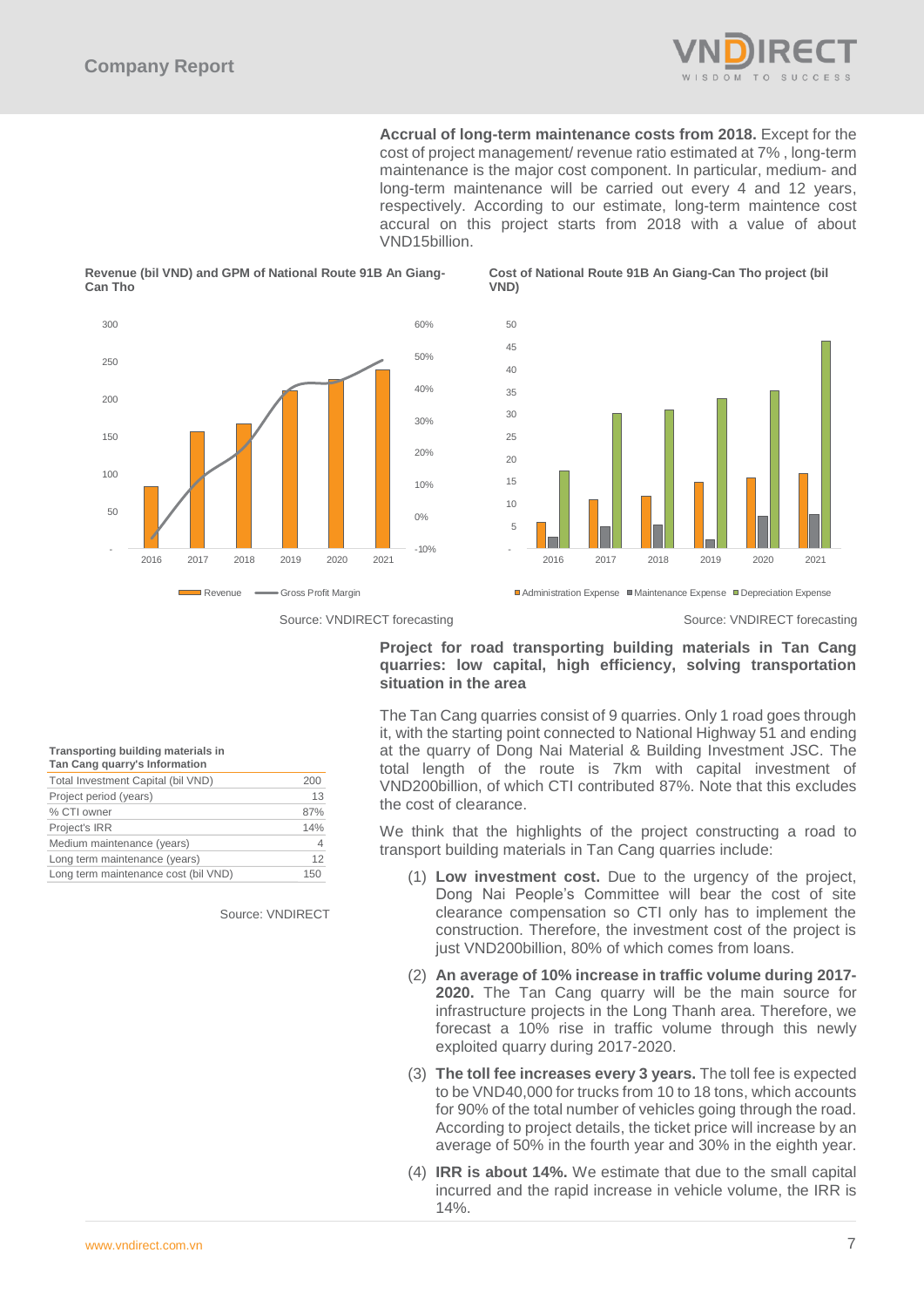

#### **Toll fee in transporting building materials in Tan Cang quarries** Unit: thousand VND

| <b>Type of Traffic</b>                                 | From 1 year<br>to 3 years | From 4 years to 8<br>years | From year 9<br>onwards |
|--------------------------------------------------------|---------------------------|----------------------------|------------------------|
| Car less than 12 seats, Truck less than 2<br>tons, Bus | 15                        | 22.5                       | 30                     |
| Car 12-30 seats, Truck 2-4 tons                        | 20                        | 30                         | 40                     |
| Car more than 31 seats, Truck 4-10 tons                | 25                        | 37.5                       | 50                     |
| Truck 10-18 tons, Container 20F                        | 40                        | 60                         | 80                     |
| Truck more than 18 tons, Container 40F                 | 80                        | 120                        | 160                    |
|                                                        |                           |                            |                        |

Source: Circular 142/2014/NQ-HĐND

## **Intersection 319 project - connecting Nhon Trach City to Long Thanh-Dau Giay Expressway, the fulcrum for the Long Thanh airport**

The project starts at the junction of Ben Cam Giao (Nhon Trach district) and DT 769 (now Ly Thai To street) while its end point intersects with Ho Chi Minh City-Long Thanh-Dau Giay expressway. The total length of the project is 9.46 km, of which the main route is 2.4 km long and connected to Long Thanh-Dau Giay expressway. Total investment value is VND670billion, of which 80% is from loans.

- **(1) It is estimated that traffic volume will increase by 7% per year on average during the first five years of operation.** CTI expects that the Long Thanh airport project will have a positive impact on Nhon Trach's real estate market. We believe traffic volume will increase, thanks to two sources: (1) the number of tourist vehicles going straight from Nhon Trach to the expressway instead of the existing 18km-long road, making up 70% of total traffic volume; and (2) the volume of trucks from Nhon Trach Industrial Park to National Highway 51 through existing road 25B, accounting for 30% of total traffic volume.
- **(2) Projected revenue in the first year of operation (2018) is VND94billion.** As this road was recently built, we forecast that revenue per month will be VND7.8billion, of which the major contribution will be from vehicles with less than 12 seats and a ticket price of VND35,000.

However, we are also concerned about the return rate of the project since it is a new road; there might be difficulties quantifying traffic volume. At the same time, the introduction of new routes, such as Ring Road 4, could reduce traffic volume on this road by 2020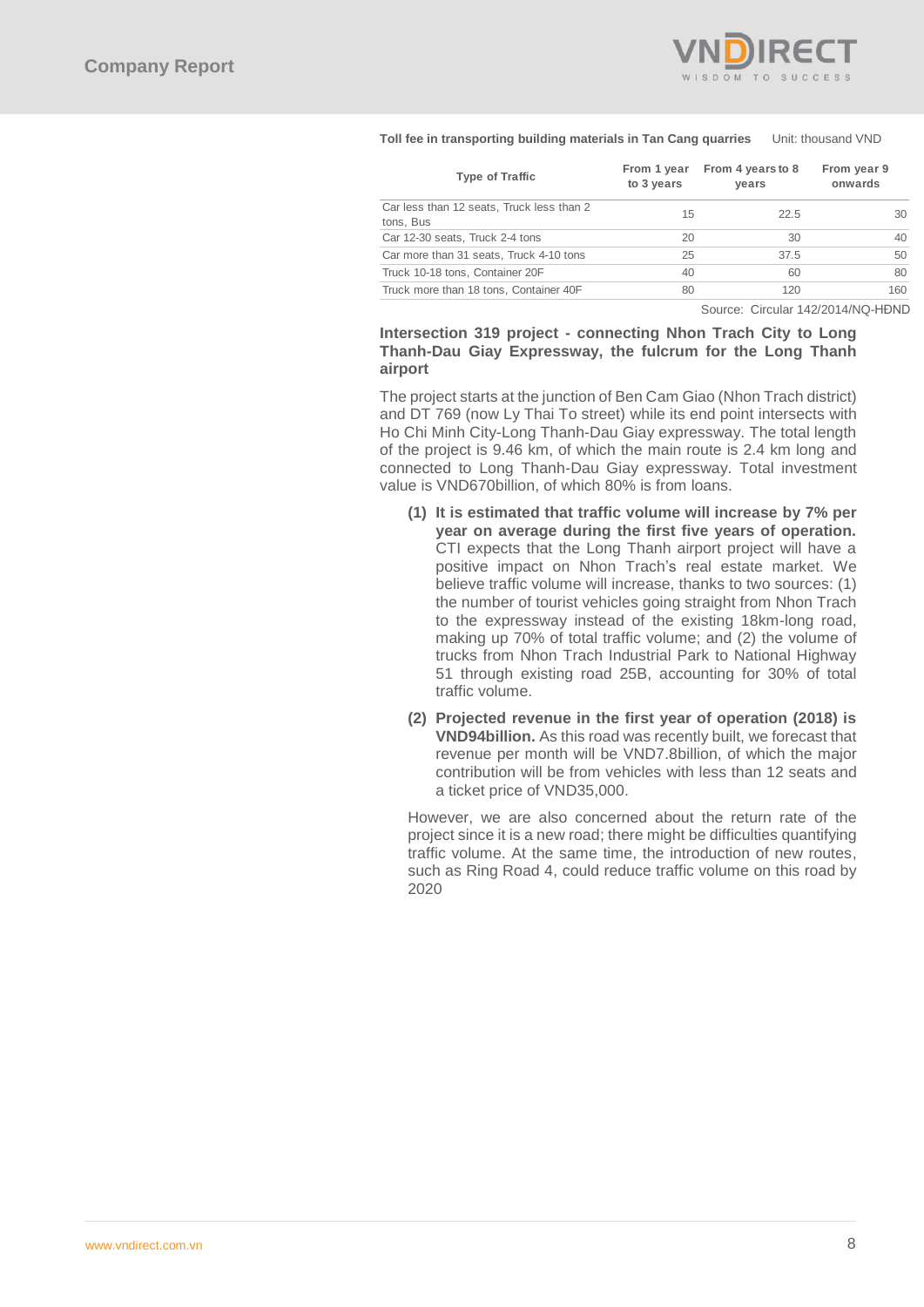

**Revenue and GPM of Intersection 319 project (bil VND)**

## **319 Traffic Intersection Project's Information** Total Investment Capital (bil VND) 670<br>Project period (vears) 18 Project period (years) % CTI owner 87% Project's IRR 12% Medium maintenance (years) 4 Long term maintenance (years) 12 Long term maintenance cost (bil VND) 400



Source: VNDIRECT collection

## **Efficiency of new projects**

**Motor vehicle registration station - positive effect on cash flow.** CTI's motor vehicle registration station in Dong Nai province has capacity of 120-130 vehicles per day and commenced operation on Sep 08, 2016. Note that CTI contributed 60% of the project's capital. Vehicle inspection season is mainly in October-December. The station is estimated to bring about VND30billion revenue per year.

**640-ha Phuoc Binh-Long Thanh Dong Nai Industrial Park project.** At present, CTI is in the process of applying for an industrial park investment license. At the same time, CTI will participate in bidding for 216 hectares of public land located in the industrial park. Funding for the project may come from share issuance to increase capital and borrowings. We are positive about the company's involvement in industrial parks for the following factors: **(1)** Increasing demand for renting space in industrial parks in the future, thanks to increasing FDI inflows through trade agreements such as AFTA; **(2)** Dong Nai's industrial parks are well connected in terms of transportation, with a sea route through Cai Mep port and roads through National Highway 51 and to the western provinces; **(3**) There are not many areas suitable for building industrial parks. Currently, the 35 industrial parks in Dong Nai have an occupancy rate of over 70%.

Nevertheless, we are concerned about the progress of the project, the amount of funding required and execution as CTI has little experience in this area.

## **Location of Phuoc Binh industrial park**

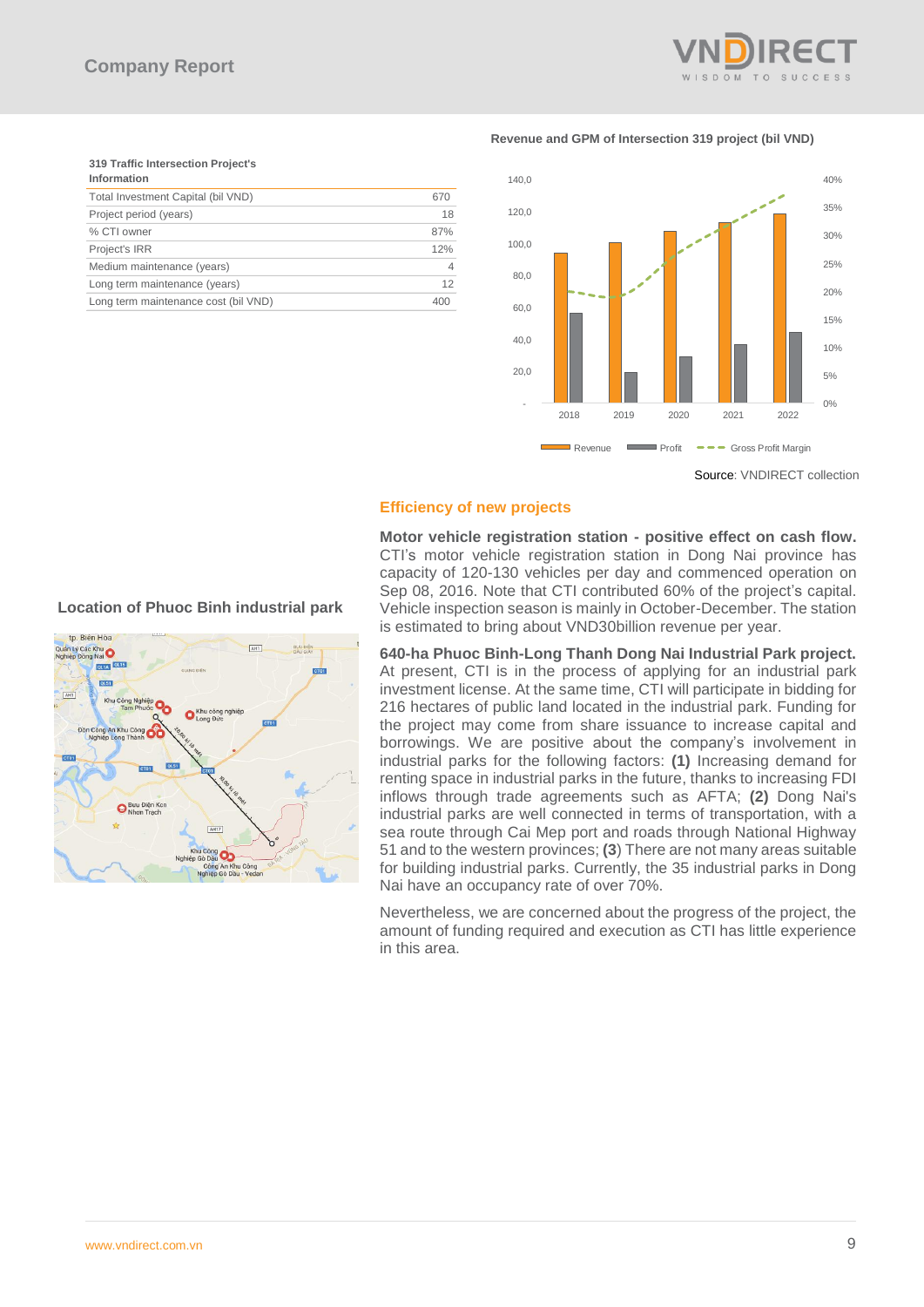

## **FINANCIAL ANALYSIS**

At present, CTI's main revenue sources are construction production (60% of total revenue) and toll services (35% of total revenue). Its overall revenue has grown rapidly over the past five years, with a CAGR of 188%.



**Revenue structure of CTI Revenue CTI 2011 - 2016 (bil VND)**

#### Source: FS of CTI in 2016 Source: FS of CTI in 2016

In addition, the efficiency of BOT projects and borrowing costs determine 70-80% of the total project value. Therefore, we focus on analyzing the two main factors affecting CTI's business performance.

## **Ensured IRR from BOT projects**

Most CTI projects have a projected IRR of between 12% and 14%. If the actual return is lower, one of the following two adjustments might be made for BOT projects: (1) increase the toll fee of the project; (2) extend the project period. However, we believe that the actual return is often higher, thanks to (1) Savings on long term maintainance costs from utilizing the company's own construction team; (2) Profits from prepaid deposits for overhaul costs.

**Business plan can be adjusted if borrowing rate exceeds the margin of 2% compared to the rate when the project was formulated.** BOT projects are characterized by high debt ratios. In fact, CTI projects have a debt ratio of 80%. In the company's investment project plans, there is a risk clause that allows for the project to be adjusted when the interest rate exceeds 2%.

## **1% interest rate fluctuation leads to VND12billion change in the company's net profit**

CTI's debt/total assets ratio is 70%, most of which are loans for BOT projects. Hence, interest rate fluctuations will have a huge impact on the performance of the company. We estimate that a 1% fluctuation in average interest rate will translate into a VND12billion movement in profit.

**Sensitivity analysis of CTI's profit and interest rates (mil VND)**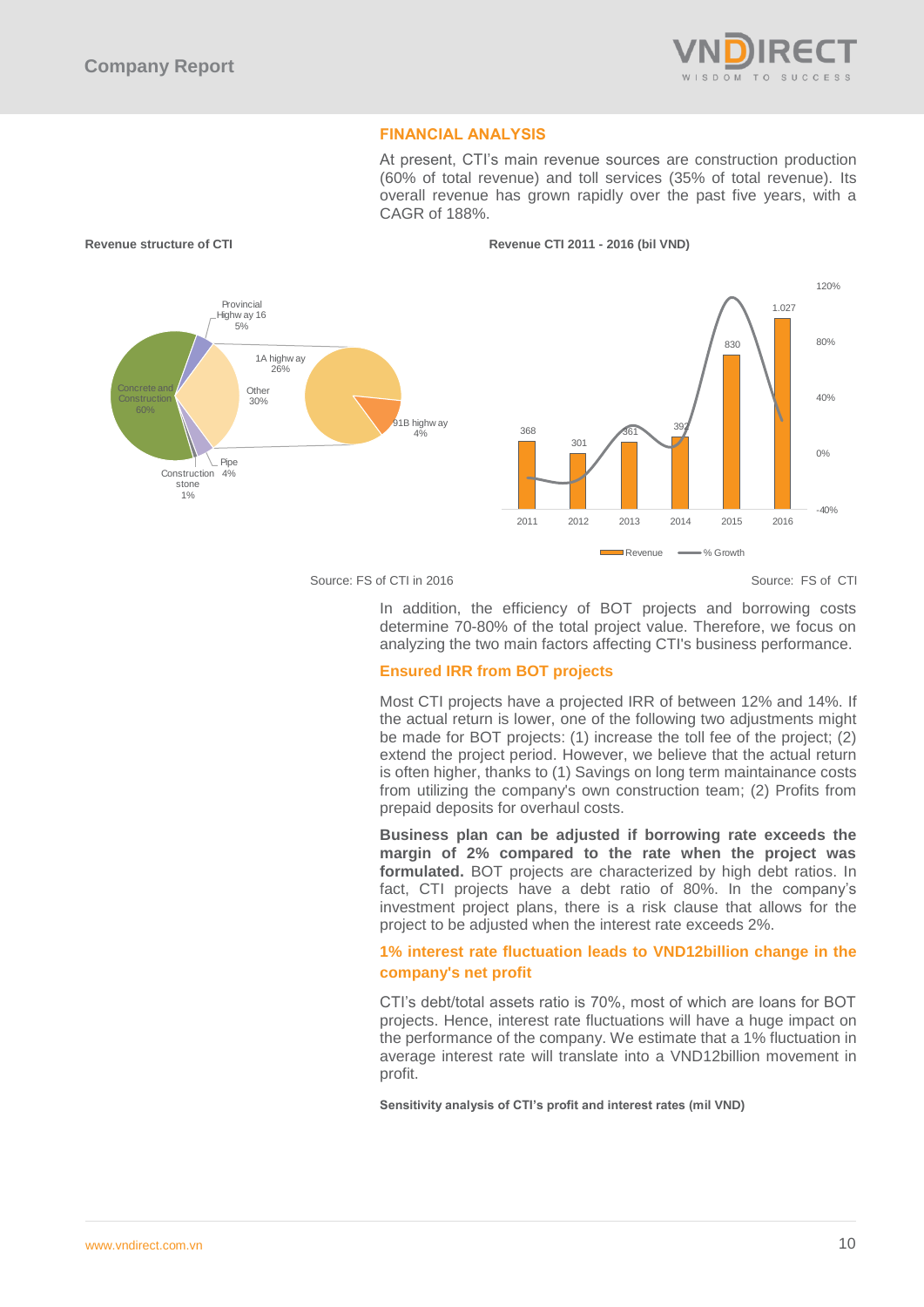

|       |      |         |         | Interest rate |         |         |         |         |
|-------|------|---------|---------|---------------|---------|---------|---------|---------|
|       |      | 7.5%    | 8.5%    | 9.5%          | 10.5%   | 11.5%   | 12.5%   | 13.5%   |
|       | 2017 | 72,636  | 64.657  | 56.679        | 48.700  | 40.721  | 32,743  | 24,764  |
| 向     | 2018 | 169.176 | 158.147 | 147,118       | 136.089 | 125.061 | 114.032 | 103.003 |
| ncome | 2019 | 302.606 | 290.087 | 277.568       | 265.050 | 252.531 | 240.012 | 227.493 |
|       | 2020 | 316.112 | 303.919 | 291.727       | 279.534 | 267.341 | 255,149 | 242,956 |

Source: VNDIRECT forecasting

### **BUSINESS PERFORMANCE**

#### **2017 revenue is forecast to be derived mainly from 3 BOT projects**

We expect FY2017 sales to come in at VND1,220billion (+18.8% yoy), of which: (1) Revenue from construction engineering is forecast at VND571billion (+13% yoy), derived from the building material transportation road project, part of the 319 Interchange project and low income housing projects; (2) Revenue from toll fee services is estimated at VND495billion (+20,1% yoy). (3) Revenue from sewer pipe production is estimated at VND94billion (+50% yoy), thanks to the increasing number of provincial infrastructure projects; and (4) Revenue from construction stone quarries is expected at VND58billion, derived mainly from Tan Cang 8 mine and Xuan Hoa mine.

**Gross margin is estimated at 38.3%**. We estimate operating expenses for the National Highway 91B project to be at a relatively low level as there is no advanced deduction for overhaul costs, resulting in a gross profit margin of 43.7%. At the same time, the gross margins for construction engineering and sewer pipe production remain at 14% and 21%, respectively. The depreciation expense of sewer pipe production will be reduced by VND15billion, thanks to the full depreciation of equipment at the sewer pipe plant.

**Administrative expense is about to increase due to operation of National Highway 91B.** The administrative expense/revenue ratio of the National Highway 91B project is estimated at 10% so total administrative expenses of the company will increase.

**2017 profit after tax is estimated to jump 29% yoy**. In our estimation, net profit after minority interest deduction is VND144billion, up 29% yoy. Accordingly, 2017 EPS is VND2,644 after CTI issued private placement 20 million shares in May 2017.

#### **Forecasting financial satement of CTI**

|                              | 2015 | 2016  | 2017F | 2018F |
|------------------------------|------|-------|-------|-------|
| Revenue                      | 830  | 1.027 | 1.220 | 1.289 |
| Cost of Goods Sold           | 575  | 628   | 752   | 773   |
| Gross Profit                 | 255  | 399   | 468   | 516   |
| <b>Selling Expense</b>       | 11   | 5     | 16    | 16    |
| <b>Administration Expens</b> | 50   | 90    | 129   | 150   |
| Interest Expense             | 111  | 175   | 157   | 177   |
| Earning Before Tax           | 85   | 133   | 180   | 183   |
| Net income                   | 73   | 112   | 144   | 146   |
|                              |      |       |       |       |

Source: VNDIRECT forecasting

|        |                 | Forecasted 2017 net |  |
|--------|-----------------|---------------------|--|
| profit | $\sim 10^{-11}$ | VND <sup>144</sup>  |  |
|        |                 |                     |  |

**billion**

#### [www.vndirect.com.vn](file:///C:/Users/thanh.ngokim/AppData/Local/Temp/www.vndirect.com.vn) 11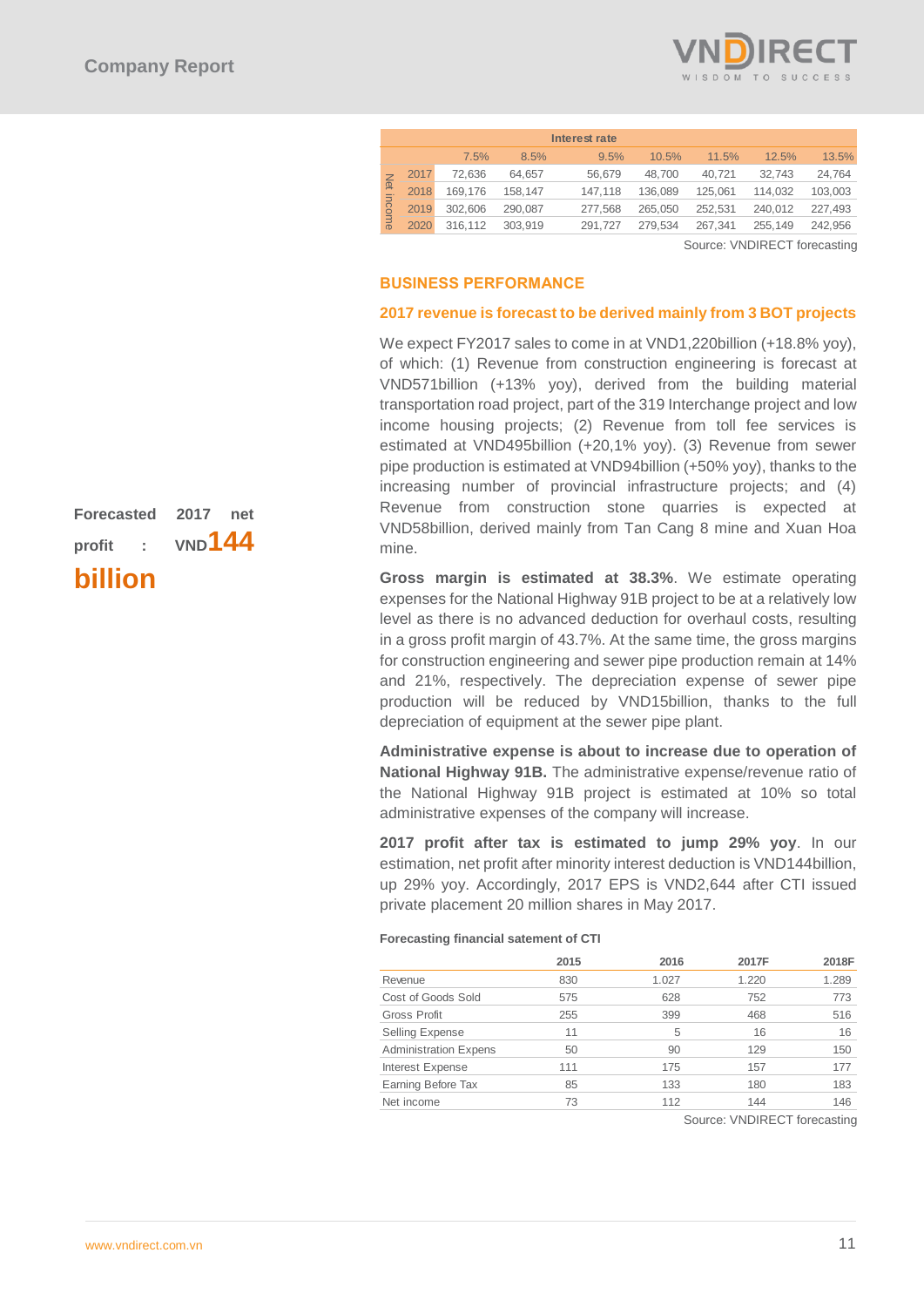

## **VALUATION**

We use NPV to value CTI's BOT projects and the Tan Cang 8 construction stone quarries based on its total investment costs. In the absence of detailed information regarding the other projects, we exclude all other assets from the valuation model.

Hence, CTI is valued at VND34,490 per share.

## **CTI valuation**

| <b>UTT VAIUALIUIT</b>                           |                 |                 |
|-------------------------------------------------|-----------------|-----------------|
|                                                 | <b>NPV 2016</b> | <b>NPV 2017</b> |
| BOT1A highw ay - bypass in Bien Hoa City        | 208             | 331             |
| BOT 91B highw ay connection to An Giang to      | 581             | 609             |
| BOT transporting building materials in Tan Cano | 19              | 13              |
| BOT 319 Trafic Intersection                     | 190             | 215             |
| Tan Cang 8 Quarry                               | 114             | 114             |
| Construction                                    | 266             | 266             |
| NPV/CP (VND)                                    | 32.817          | 34.49           |

Source: VNDIRECT

## **RISKS**

#### **Risk of decreasing traffic flow due to additional new routes**

In the future, Ring Road No.3 and the Southern Inter-regional Expressway (Ben Luc-Long Thanh expressway, Bien Hoa-Vung Tau Expressway) will commence operation, affecting traffic flow on National Highway 1A and road 319. We expect car traffic flow through road 319 to fall by 5% in 2020.

## **Risk of investment in new projects**

We are concerned about the return on investment and the payback period of the BT investment project in the Dao O tourism zone. As for the Phuoc Binh Industrial Park project, CTI has almost no experience in the field so if the company does not co-operate with experienced partners, the project will face a lot of difficulties in execution and attracting customers.

## **Risk of higher interest rate**

As we mentioned above, a 1% increase in borrowing cost will result in a reduction of VND12billion in net profit.

## **Risk of dilution**

CTI issued private placement 20 million shares in 2017 for investment into the Phuoc Binh Industrial Park and the Tri An Lake BT project.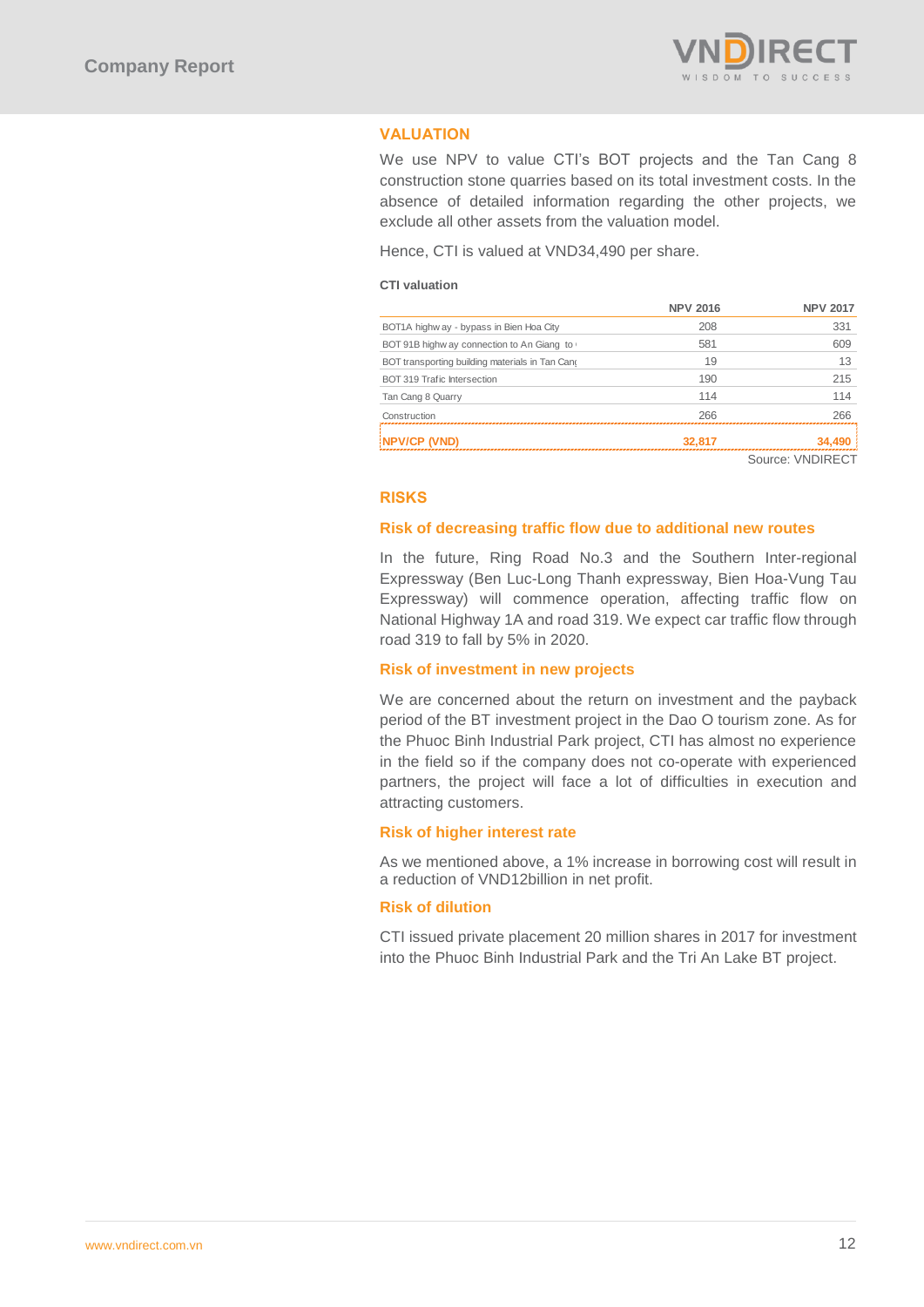#### **Valuation**



#### **Income statements**

| (VNDbn)                       | 12-15A        | $12-16A$ | 12-17E   |
|-------------------------------|---------------|----------|----------|
| Revenue                       | 830           | 1,027    | 1,220    |
| Cost of sales                 | (575)         | (628)    | (752)    |
| Gen & admin expenses          | (50)          | (90)     | (129)    |
| Selling expenses              | (11)          | (5)      | (16)     |
| <b>Operating profit</b>       | 194           | 304      | 323      |
| <b>Operating EBITDA</b>       | 218           | 452      | 448      |
| Depreciation and amortisation | (24)          | (149)    | (125)    |
| <b>Operating EBIT</b>         | 194           | 304      | 323      |
| Interest income               | $\mathcal{P}$ | 9        | 15       |
| Financial expense             | (115)         | (178)    | (157)    |
| Net other income              | 5             | (0)      | $\Omega$ |
| Income from associates & JVs  | (0)           | (1)      | $\Omega$ |
| Pre-tax profit                | 85            | 133      | 181      |
| Taxation                      | (12)          | (21)     | (36)     |
| Minority interests            |               | (2)      |          |
| Net profit                    | 73            | 111      | 144      |
| Adj. net profit to ordinary   | 73            | 111      | 144      |
| Ordinary dividends            |               |          |          |
| <b>Retained earnings</b>      | 73            | 111      | 144      |

#### **Cash flow statement**

| (VNDbn)                                     | $12-15A$ | $12-16A$ | 12-17E   |
|---------------------------------------------|----------|----------|----------|
| Pretax profit                               | 85       | 133      | 181      |
| Depreciation & amortisation                 | 87       | 148      | 148      |
| Other non cash gains/(losses)               | $\Omega$ | $\Omega$ | $\Omega$ |
| Other non operating gains/(losses)          | 108      | 200      | 127      |
| Tax paid                                    | $\Omega$ | $\Omega$ | $\Omega$ |
| Other operating cash flow                   | $\Omega$ | $\Omega$ | $\Omega$ |
| Change in working capital                   | 5        | (355)    | (111)    |
| Cash flow from operations                   | 286      | 126      | 344      |
| Capex                                       | (865)    | (492)    | (324)    |
| Proceeds from assets sales                  | 3        | 5        | 0        |
| Others                                      | (39)     | 51       | (3)      |
| Other non-current assets changes            | $\Omega$ | $\Omega$ | $\Omega$ |
| Cash flow from investing activities         | (901)    | (436)    | (327)    |
| New share issuance                          | $\Omega$ | 217      | 465      |
| Shares buyback                              | $\Omega$ | $\Omega$ | $\Omega$ |
| Net borrowings                              | 583      | 885      | 356      |
| Other financing cash flow                   | $\Omega$ | (593)    | (556)    |
| Dividends paid                              | (36)     | (56)     | (64)     |
| Cash flow from financing activities         | 547      | 453      | 200      |
| Cash and equivalents at beginning of period | 179      | 110      | 254      |
| Total cash generated                        | (69)     | 143      | 217      |
| Cash and equivalents at the end of period   | 110      | 254      | 470      |





#### **Balance sheets**

| (VNDbn)                               | $12-15A$ | 12-16A | 12-17E |
|---------------------------------------|----------|--------|--------|
| Cash and equivalents                  | 110      | 254    | 471    |
| Short term investments                | 7        | 8      | 79     |
| Accounts receivables                  | 119      | 110    | 115    |
| Inventories                           | 92       | 66     | 69     |
| Other current assets                  | 32       | 32     | 44     |
| <b>Total current assets</b>           | 359      | 469    | 778    |
| Fixed assets                          | 2,751    | 3,218  | 3,121  |
| <b>Total investments</b>              | 53       | 24     | 346    |
| Other long-term assets                | 125      | 137    | 237    |
| <b>Total assets</b>                   | 3,288    | 3,847  | 4,481  |
| Short-term debt                       | 374      | 287    | 229    |
| Accounts payable                      | 139      | 151    | 267    |
| Other current liabilities             | 229      | 175    | 243    |
| <b>Total current liabilities</b>      | 742      | 613    | 739    |
| Total long-term debt                  | 1,936    | 2,327  | 2,374  |
| Other liabilities                     | $\Omega$ | 22     | 22     |
| Shareholders' equity                  | 436      | 704    | 1,164  |
| Minority interests                    | 174      | 182    | 182    |
| <b>Total liabilities &amp; equity</b> | 3,288    | 3,847  | 4,481  |
|                                       |          |        |        |

#### **Key ratios**

| Dupont<br>Net profit margin<br>8.8%<br>10.8%<br>11.8%<br>Asset turnover<br>0.29<br>0.29<br>0.29<br><b>ROAA</b><br>2.5%<br>3.1%<br>3.5%<br>7.34<br>6.26<br>4.46<br>Avg assets/avg equity<br><b>ROAE</b><br>18.6%<br>19.4%<br>15.5%<br><b>Efficiency</b><br>52.2<br>39.1<br>34.5<br>Days account receivable<br>Days inventory<br>58.4<br>38.4<br>33.4<br>Days creditor<br>129<br>88<br>88<br>Fixed asset turnover<br>0.37<br>0.34<br>0.38<br><b>ROIC</b><br>2.5%<br>3.2%<br>3.7%<br>Liquidity<br>Current ratio<br>0.48<br>0.77<br>1.05<br>Quick ratio<br>0.36<br>0.66<br>0.96<br>0.16<br>Cash ratio<br>0.43<br>0.74<br>(10.6)<br>Cash cycle<br>22.1<br>(61.5)<br>Growth rate (yoy)<br>111.9%<br>23.8%<br>18.8%<br>Revenue growth<br>Operating profit growth<br>121.0%<br>6.2%<br>57.0%<br>Net profit growth<br>351.6%<br>51.1%<br>30.2%<br>EPS growth<br>351.6%<br>16.0%<br>2.6%<br>Share value<br>EPS (VND)<br>2,223<br>2,578<br>2,645<br>BVPS (VND)<br>13.217<br>16,381<br>18,476<br>DPS (VND)<br>1,000<br>1,700<br>2,500 | $12-15A$ | 12-16A | 12-17E |
|---------------------------------------------------------------------------------------------------------------------------------------------------------------------------------------------------------------------------------------------------------------------------------------------------------------------------------------------------------------------------------------------------------------------------------------------------------------------------------------------------------------------------------------------------------------------------------------------------------------------------------------------------------------------------------------------------------------------------------------------------------------------------------------------------------------------------------------------------------------------------------------------------------------------------------------------------------------------------------------------------------------------------|----------|--------|--------|
|                                                                                                                                                                                                                                                                                                                                                                                                                                                                                                                                                                                                                                                                                                                                                                                                                                                                                                                                                                                                                           |          |        |        |
|                                                                                                                                                                                                                                                                                                                                                                                                                                                                                                                                                                                                                                                                                                                                                                                                                                                                                                                                                                                                                           |          |        |        |
|                                                                                                                                                                                                                                                                                                                                                                                                                                                                                                                                                                                                                                                                                                                                                                                                                                                                                                                                                                                                                           |          |        |        |
|                                                                                                                                                                                                                                                                                                                                                                                                                                                                                                                                                                                                                                                                                                                                                                                                                                                                                                                                                                                                                           |          |        |        |
|                                                                                                                                                                                                                                                                                                                                                                                                                                                                                                                                                                                                                                                                                                                                                                                                                                                                                                                                                                                                                           |          |        |        |
|                                                                                                                                                                                                                                                                                                                                                                                                                                                                                                                                                                                                                                                                                                                                                                                                                                                                                                                                                                                                                           |          |        |        |
|                                                                                                                                                                                                                                                                                                                                                                                                                                                                                                                                                                                                                                                                                                                                                                                                                                                                                                                                                                                                                           |          |        |        |
|                                                                                                                                                                                                                                                                                                                                                                                                                                                                                                                                                                                                                                                                                                                                                                                                                                                                                                                                                                                                                           |          |        |        |
|                                                                                                                                                                                                                                                                                                                                                                                                                                                                                                                                                                                                                                                                                                                                                                                                                                                                                                                                                                                                                           |          |        |        |
|                                                                                                                                                                                                                                                                                                                                                                                                                                                                                                                                                                                                                                                                                                                                                                                                                                                                                                                                                                                                                           |          |        |        |
|                                                                                                                                                                                                                                                                                                                                                                                                                                                                                                                                                                                                                                                                                                                                                                                                                                                                                                                                                                                                                           |          |        |        |
|                                                                                                                                                                                                                                                                                                                                                                                                                                                                                                                                                                                                                                                                                                                                                                                                                                                                                                                                                                                                                           |          |        |        |
|                                                                                                                                                                                                                                                                                                                                                                                                                                                                                                                                                                                                                                                                                                                                                                                                                                                                                                                                                                                                                           |          |        |        |
|                                                                                                                                                                                                                                                                                                                                                                                                                                                                                                                                                                                                                                                                                                                                                                                                                                                                                                                                                                                                                           |          |        |        |
|                                                                                                                                                                                                                                                                                                                                                                                                                                                                                                                                                                                                                                                                                                                                                                                                                                                                                                                                                                                                                           |          |        |        |
|                                                                                                                                                                                                                                                                                                                                                                                                                                                                                                                                                                                                                                                                                                                                                                                                                                                                                                                                                                                                                           |          |        |        |
|                                                                                                                                                                                                                                                                                                                                                                                                                                                                                                                                                                                                                                                                                                                                                                                                                                                                                                                                                                                                                           |          |        |        |
|                                                                                                                                                                                                                                                                                                                                                                                                                                                                                                                                                                                                                                                                                                                                                                                                                                                                                                                                                                                                                           |          |        |        |
|                                                                                                                                                                                                                                                                                                                                                                                                                                                                                                                                                                                                                                                                                                                                                                                                                                                                                                                                                                                                                           |          |        |        |
|                                                                                                                                                                                                                                                                                                                                                                                                                                                                                                                                                                                                                                                                                                                                                                                                                                                                                                                                                                                                                           |          |        |        |
|                                                                                                                                                                                                                                                                                                                                                                                                                                                                                                                                                                                                                                                                                                                                                                                                                                                                                                                                                                                                                           |          |        |        |
|                                                                                                                                                                                                                                                                                                                                                                                                                                                                                                                                                                                                                                                                                                                                                                                                                                                                                                                                                                                                                           |          |        |        |
|                                                                                                                                                                                                                                                                                                                                                                                                                                                                                                                                                                                                                                                                                                                                                                                                                                                                                                                                                                                                                           |          |        |        |
|                                                                                                                                                                                                                                                                                                                                                                                                                                                                                                                                                                                                                                                                                                                                                                                                                                                                                                                                                                                                                           |          |        |        |
|                                                                                                                                                                                                                                                                                                                                                                                                                                                                                                                                                                                                                                                                                                                                                                                                                                                                                                                                                                                                                           |          |        |        |
|                                                                                                                                                                                                                                                                                                                                                                                                                                                                                                                                                                                                                                                                                                                                                                                                                                                                                                                                                                                                                           |          |        |        |

*Source: VNDIRECT*